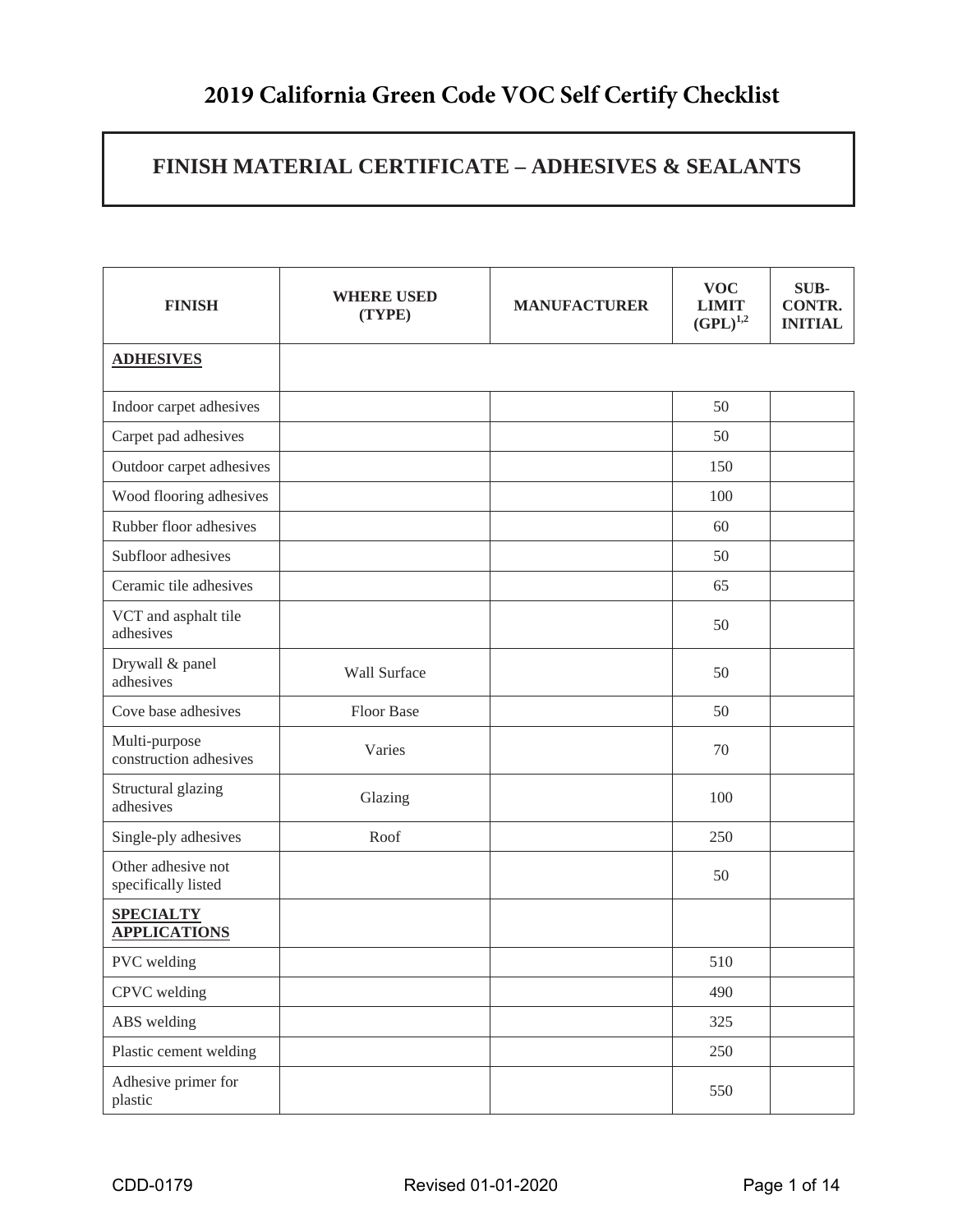| Contact adhesive                                            | 80         |
|-------------------------------------------------------------|------------|
| Special purpose contact                                     | 250        |
| Structural wood member                                      | 140        |
| Top and trim adhesive                                       | 250        |
| <b>SUBSTRAIGHT</b><br><b>SPECIFIC</b><br><b>APPLICATION</b> |            |
| Metal to metal                                              | 30         |
| Plastic foams / porous<br>material                          | 50         |
| Wood                                                        | 30         |
| Fiberglass                                                  | 80         |
| <b>SEALANTS &amp;</b><br><b>CAULKS</b>                      |            |
| Architectural                                               | 250        |
| Marine deck                                                 | 760        |
| Nonmembrane roof                                            | 300        |
| Roadway                                                     | 250        |
| Single-ply roof<br>membrane                                 | 450        |
| Other                                                       | 420        |
| <b>SEALANT PRIMERS</b>                                      |            |
| Architectural nonporous<br>porous                           | 250<br>775 |
| Modified bituminous                                         | 500        |
| Marine deck                                                 | 760        |
| Other                                                       | 750        |

1.  $(GPL) = \text{Grams per liter}$ 

2. Where no local or regional air pollution control or quality management district rules are applicable, use the VOC limits in this table.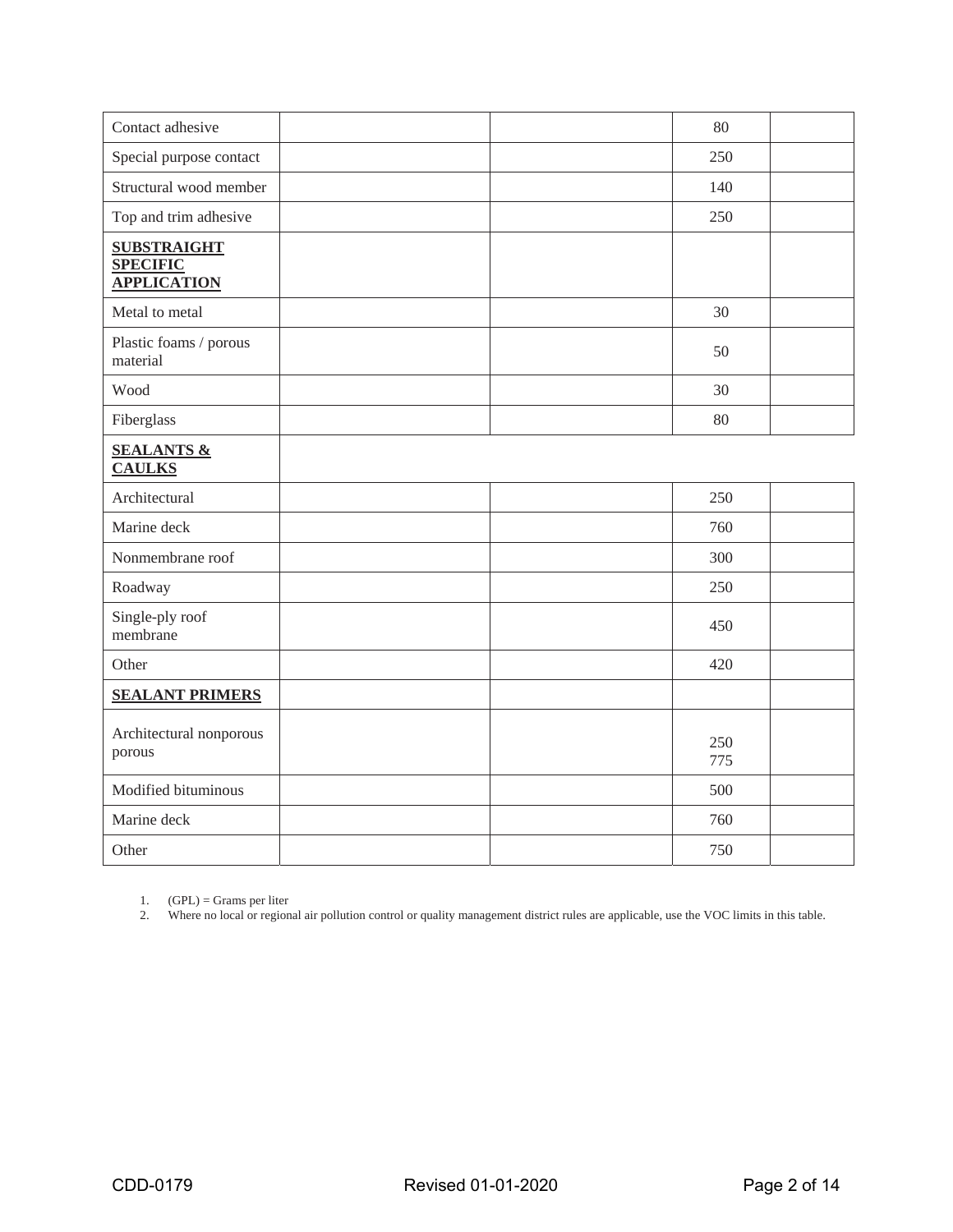#### **Contractor (Documentation Author's /Responsible Designer's Declaration Statement)**

- I certify that this Certificate of Compliance documentation is accurate and complete.
- x I certify that the features and performance specifications for the design identified on this Certificate of Compliance conform to the requirements of Title 24, Parts 11 of the California Code of Regulations.
- The design features identified on this Certificate of Compliance are consistent with the information documented on other applicable compliance forms, worksheets, calculations, plans and specifications submitted to the enforcement agency for approval with the permit application.

| Signature:      |          |
|-----------------|----------|
| Company:        | Date:    |
| Address:        | License: |
| City/State/Zip: | Phone:   |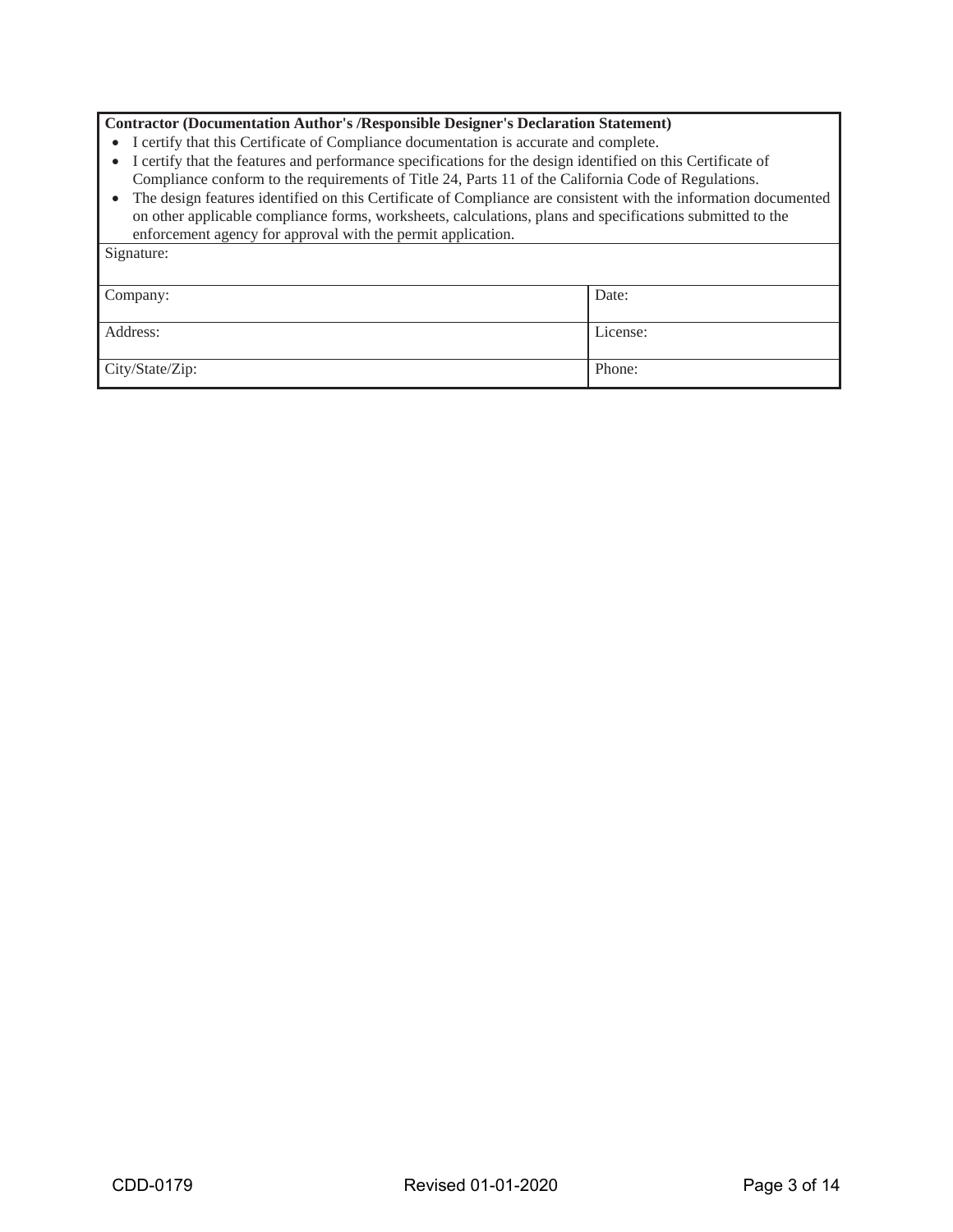### **FINISH MATERIAL CERTIFICATE – ARCHITECTURAL COATINGS**

| <b>FINISH</b>                          | <b>WHERE USED</b><br>(TYPE) | <b>MANUFACTURER</b> | <b>VOC</b><br><b>LIMIT</b><br>$(GPL)^1$ | <b>SUB-</b><br><b>CONTR.</b><br><b>INITIAL</b> |
|----------------------------------------|-----------------------------|---------------------|-----------------------------------------|------------------------------------------------|
| <b>PAINTS &amp; COATINGS</b>           |                             |                     |                                         |                                                |
| Flat coatings                          |                             |                     | 50                                      |                                                |
| Nonflatlat coatings                    |                             |                     | 100                                     |                                                |
| Nonflat high gloass coatings           |                             |                     | 150                                     |                                                |
| <b>Specialty coatings</b>              |                             |                     |                                         |                                                |
| Aluminum roof coatings                 |                             |                     | 400                                     |                                                |
| Basement specialty coatings            |                             |                     | 400                                     |                                                |
| Bituminous roof coatings               |                             |                     | 50                                      |                                                |
| Bituminous roof primers                |                             |                     | 350                                     |                                                |
| <b>Bond breakers</b>                   |                             |                     | 350                                     |                                                |
| Concrete curing compounds              |                             |                     | 350                                     |                                                |
| Concrete/masonry sealers               |                             |                     | 100                                     |                                                |
| Driveway sealers                       |                             |                     | 50                                      |                                                |
| Dry fog coatings                       |                             |                     | 150                                     |                                                |
| Faux finishing coatings                |                             |                     | 350                                     |                                                |
| Fire resistive coatings                |                             |                     | 350                                     |                                                |
| Floor coverings                        |                             |                     | 100                                     |                                                |
| Form-release compounds                 |                             |                     | 250                                     |                                                |
| Graphic arts coatings (sign<br>paints) |                             |                     | 500                                     |                                                |
| High-temperature coatings              |                             |                     | 420                                     |                                                |
| Industrial maintenance coatings        |                             |                     | 250                                     |                                                |
| Low solids coatings <sup>2</sup>       |                             |                     | 120                                     |                                                |
| Magnesite cement coatings              |                             |                     | 450                                     |                                                |
| Mastic texture coatings                |                             |                     | 100                                     |                                                |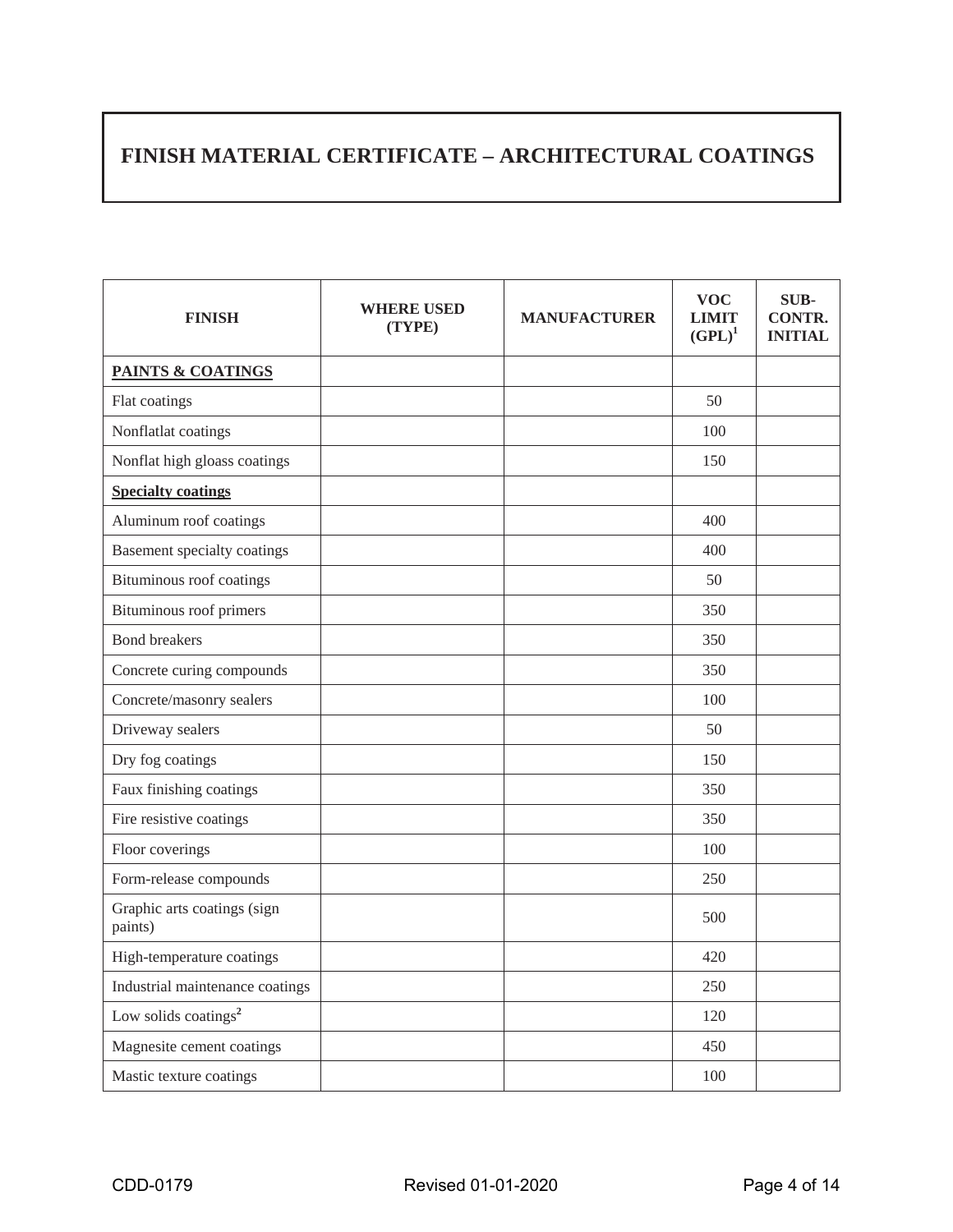| Metallic pigmented coatings                    |  | 500           |  |
|------------------------------------------------|--|---------------|--|
| Multicolor coatings                            |  | 250           |  |
| Pretreatment wash primers                      |  | 420           |  |
| Primers, sealers and<br>undercoaters           |  | 100           |  |
| Reactive penetrating sealers                   |  | 350           |  |
| Recycled coatings                              |  | 250           |  |
| Roof coatings                                  |  | 50            |  |
| Rust preventative coatings                     |  | $400/250^{3}$ |  |
| Shellacs:<br>Clear<br>Opaque                   |  | 730<br>550    |  |
| Specialty primers, sealers and<br>undercoaters |  | $350/100^3$   |  |
| <b>Stains</b>                                  |  | 250           |  |
| Stone consolidants                             |  | 450           |  |
| Swimming pool coatings                         |  | 340           |  |
| Traffic marking coatings                       |  | 100           |  |
| Tub and tile refinish coatings                 |  | 420           |  |
| Waterproofing membranes                        |  | 250           |  |
| Wood coatings                                  |  | 275           |  |
| Wood preservatives                             |  | 350           |  |
| Zinc-rich primers                              |  | 340           |  |

1.  $(GPL) = \text{Grams per liter of coating}$ 

2. Grams of VOC per liter of coating, including water and including exempt compounds.

3. Effective on January 1, 2012

#### **Contractor (Documentation Author's /Responsible Designer's Declaration Statement)**

- I certify that this Certificate of Compliance documentation is accurate and complete.
- x I certify that the features and performance specifications for the design identified on this Certificate of Compliance conform to the requirements of Title 24, Parts 11 of the California Code of Regulations.
- The design features identified on this Certificate of Compliance are consistent with the information documented on other applicable compliance forms, worksheets, calculations, plans and specifications submitted to the enforcement agency for approval with the permit application.

| Signature:      |          |
|-----------------|----------|
| Company:        | Date:    |
| Address:        | License: |
| City/State/Zip: | Phone:   |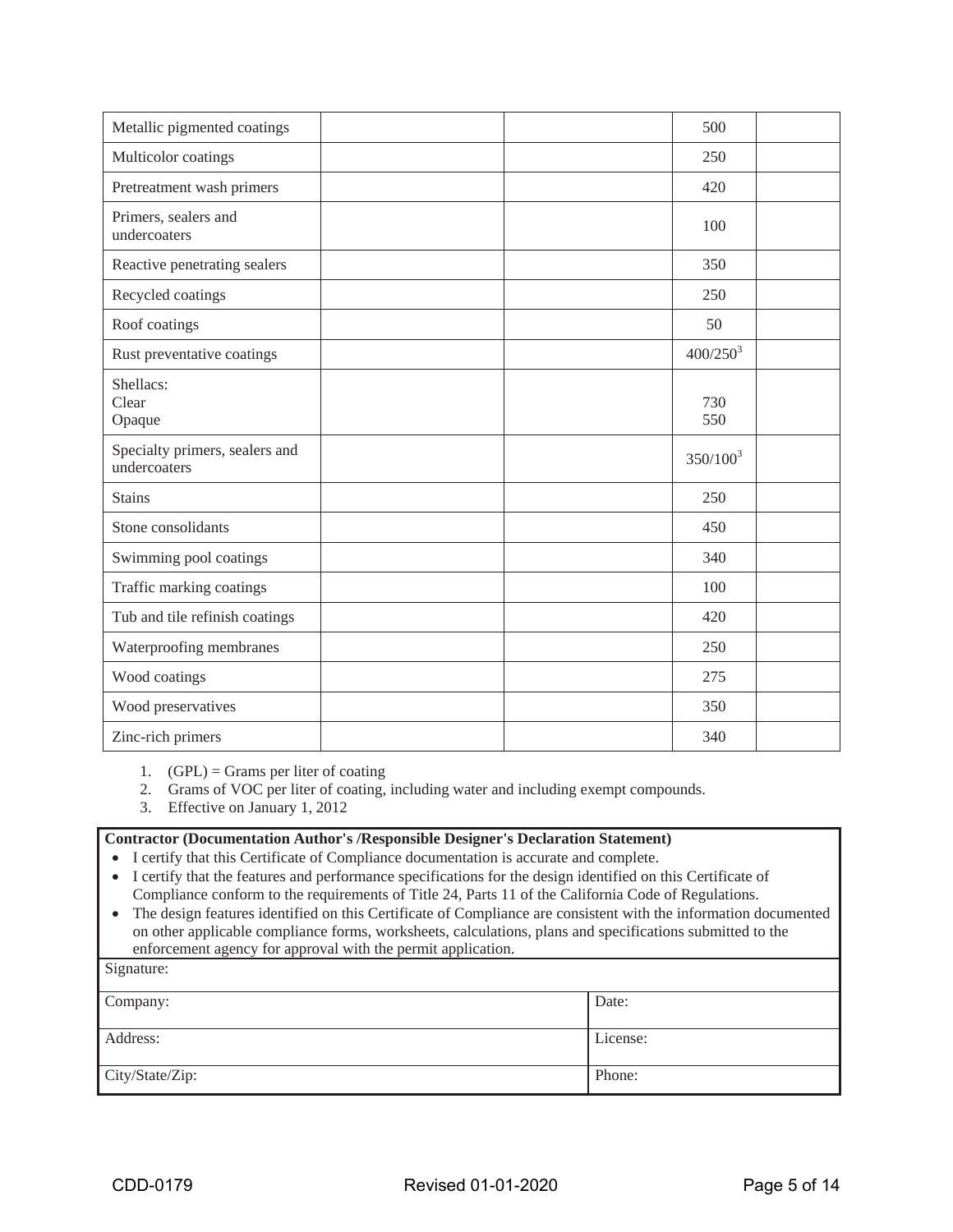### **FINISH MATERIAL CERTIFICATE – COMPOSITE WOOD PRODUCTS**

| <b>FINISH</b>                                  | <b>FORMALDEHYDE LIMITS1</b><br>(Max. emissions in Parts per<br>Million) | SUB-<br><b>CONTR.</b><br><b>INITIAL</b> |
|------------------------------------------------|-------------------------------------------------------------------------|-----------------------------------------|
| <b>Composite wood products</b>                 |                                                                         |                                         |
| Hardwood plywood veneer<br>core                | 0.05                                                                    |                                         |
| Hardwood plywood<br>composite core             | 0.05                                                                    |                                         |
| Particle board                                 | 0.09                                                                    |                                         |
| Medium density fiberboard                      | 0.11                                                                    |                                         |
| Thin medium density<br>fiberboard <sup>2</sup> | 0.13                                                                    |                                         |

1. Values in this table are derived from those specified by the California Air Resources Board, Air Toxics Control Measure for Composite Wood as tested in accordance with ASTM E 1333-96 (2002). For additional information, see *California Code of Regulations,* Title 17, Sections 93120 through 93120.12.

2. Thin medium density fiberboard has a maximum thickness of eight millimeters.

#### **Contractor (Documentation Author's /Responsible Designer's Declaration Statement)**

• I certify that this Certificate of Compliance documentation is accurate and complete.

- I certify that the features and performance specifications for the design identified on this Certificate of Compliance conform to the requirements of Title 24, Parts 11 of the California Code of Regulations.
- The design features identified on this Certificate of Compliance are consistent with the information documented on other applicable compliance forms, worksheets, calculations, plans and specifications submitted to the enforcement agency for approval with the permit application.

| Signature:      |          |
|-----------------|----------|
| Company:        | Date:    |
| Address:        | License: |
| City/State/Zip: | Phone:   |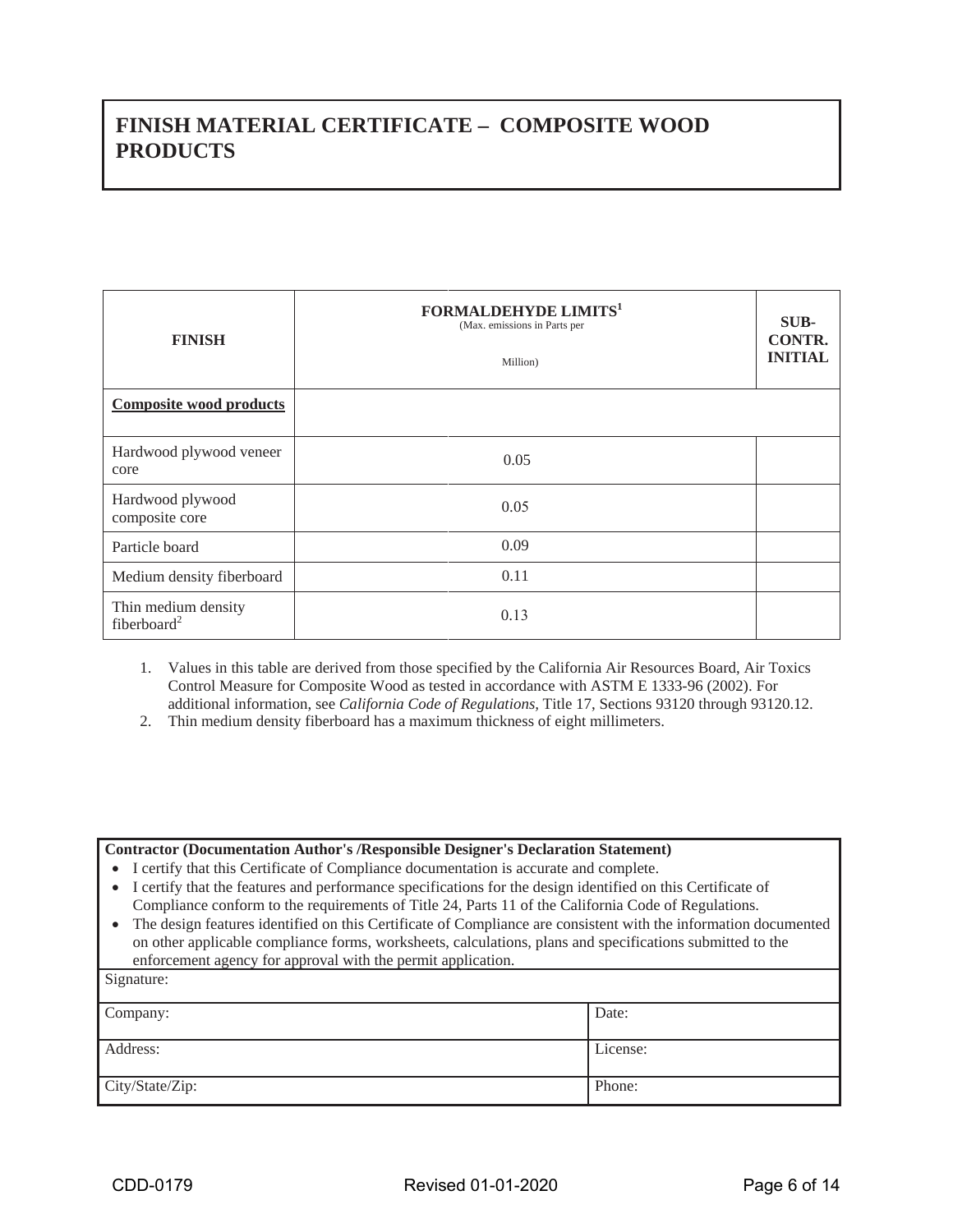### **FINISH MATERIAL CERTIFICATE – FLOORING (CARPET, CARPET CUSHION & RESILIENT)**

| <b>FINISH</b>        | <b>MANUFACTURER</b> | <b>CERTIFICATION</b><br><b>ORGANIZATION</b>              | SUB-<br><b>CONTR.</b><br><b>INITIAL</b> |
|----------------------|---------------------|----------------------------------------------------------|-----------------------------------------|
| <b>FLOORING</b>      |                     |                                                          |                                         |
| Carpet 1             |                     | Carpet and Rug Institute - Green<br>Label Plus Program   |                                         |
|                      |                     | Specification 01350                                      |                                         |
|                      |                     | NSF/ANSI 140 - Gold                                      |                                         |
|                      |                     | Scientific Certification Systems -<br>Sustainable Choice |                                         |
|                      |                     |                                                          |                                         |
| Carpet 2             |                     | Carpet and Rug Institute - Green<br>Label Plus Program   |                                         |
|                      |                     | Specification 01350                                      |                                         |
|                      |                     | NSF/ANSI 140 - Gold                                      |                                         |
|                      |                     | Scientific Certification Systems -<br>Sustainable Choice |                                         |
|                      |                     |                                                          |                                         |
| Carpet cushion 1     |                     | Carpet and Rug Institute - Green<br>Label Plus Program   |                                         |
|                      |                     |                                                          |                                         |
| Carpet cushion 2     |                     | Carpet and Rug Institute - Green<br>Label Plus Program   |                                         |
|                      |                     |                                                          |                                         |
| Resilient flooring 1 |                     | <b>CHPS Product Registry</b>                             |                                         |
|                      |                     | RFCI - Floor Score Program                               |                                         |
|                      |                     | Greenguard Children & Schools                            |                                         |
|                      |                     |                                                          |                                         |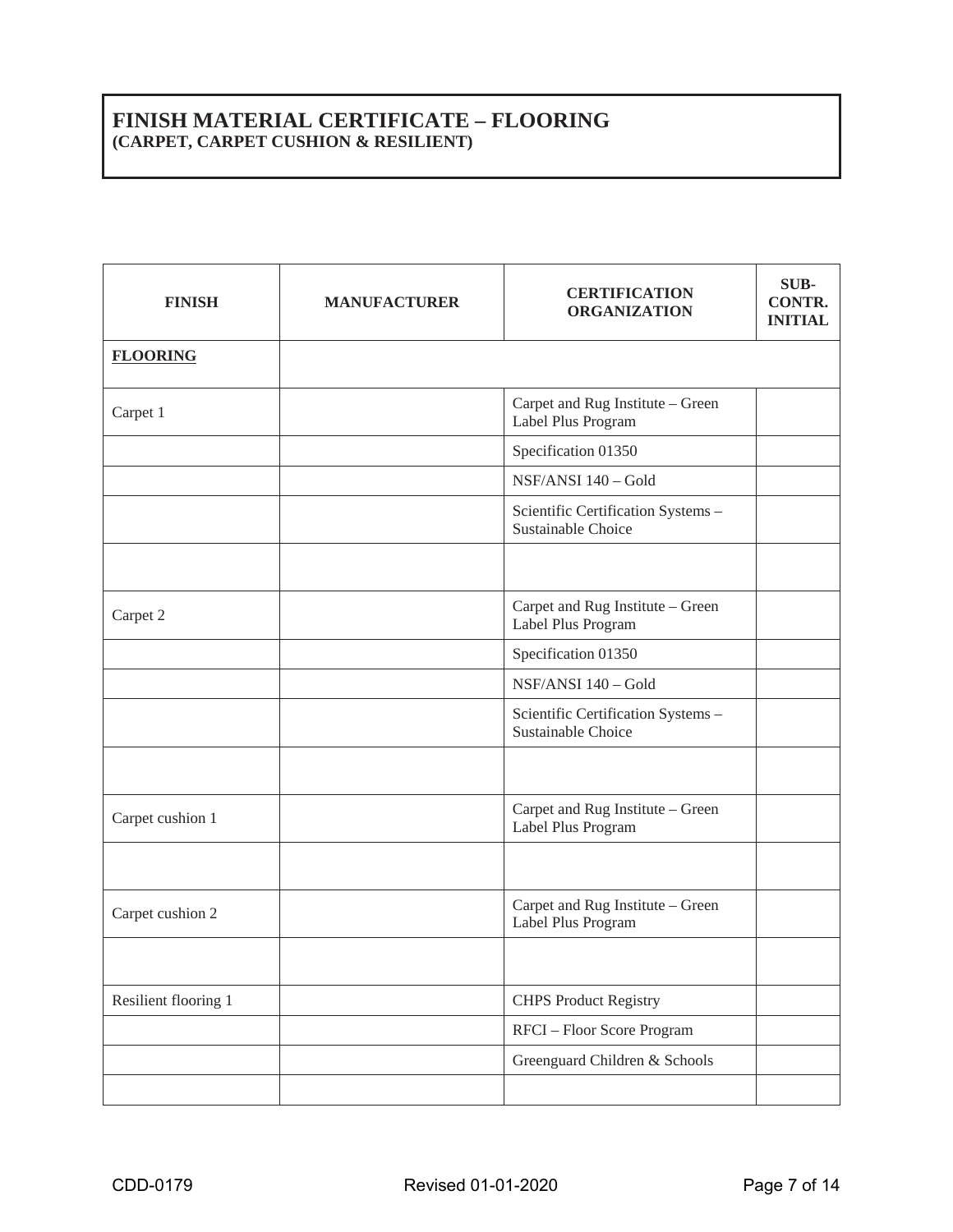| Resilient flooring 2 | <b>CHPS Product Registry</b>  |  |
|----------------------|-------------------------------|--|
|                      | RFCI – Floor Score Program    |  |
|                      | Greenguard Children & Schools |  |

#### **Contractor (Documentation Author's /Responsible Designer's Declaration Statement)**

- I certify that this Certificate of Compliance documentation is accurate and complete.
- I certify that the features and performance specifications for the design identified on this Certificate of Compliance conform to the requirements of 2019 Title 24, Part 11 of the California Code of Regulations.
- The design features identified on this Certificate of Compliance are consistent with the information documented on other applicable compliance forms, worksheets, calculations, plans and specifications submitted to the enforcement agency for approval with the permit application.

| Signature:      |          |
|-----------------|----------|
| Company:        | Date:    |
| Address:        | License: |
| City/State/Zip: | Phone:   |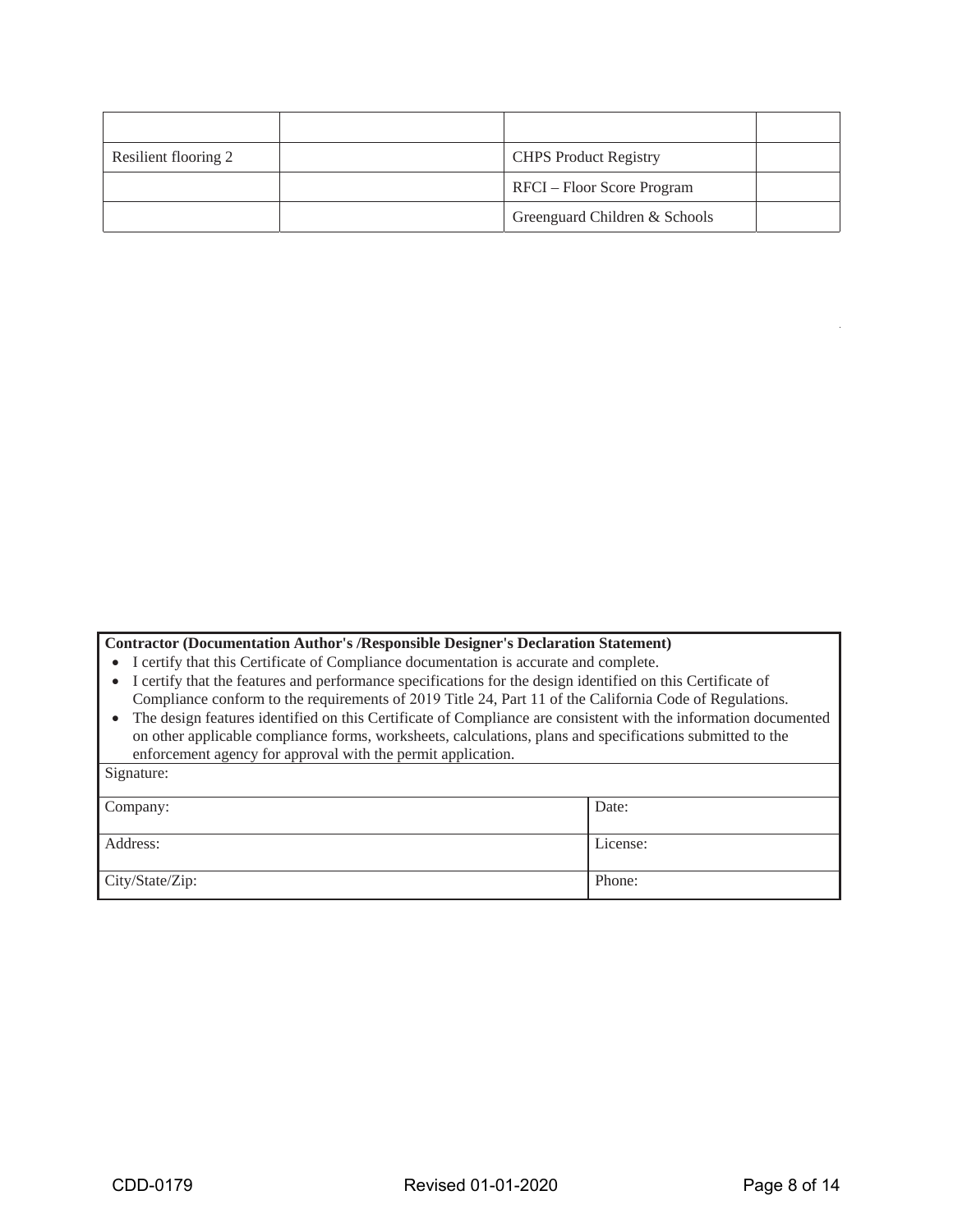**NOTE**: This sample form is provided as a tool for enforcing agencies to use in the verification or certification of the mandatory requirements of the CALGreen code. It is intended to provide a method enforcing agencies may use to determine other entities that may provide certification of compliance with various measures in the code.

# **INSTALLATION CERTIFICATE RMM 1-A**

| <b>Residential Mandatory Measures</b>                                                                                                                                                                                                                                                                                                                                                                                                                           |                                                                                                      |                                               |                                              |                                        |                                                                          |
|-----------------------------------------------------------------------------------------------------------------------------------------------------------------------------------------------------------------------------------------------------------------------------------------------------------------------------------------------------------------------------------------------------------------------------------------------------------------|------------------------------------------------------------------------------------------------------|-----------------------------------------------|----------------------------------------------|----------------------------------------|--------------------------------------------------------------------------|
| <b>Site Address:</b>                                                                                                                                                                                                                                                                                                                                                                                                                                            |                                                                                                      |                                               |                                              | <b>Permit Number:</b>                  |                                                                          |
| <b>PLANNING AND DESIGN</b>                                                                                                                                                                                                                                                                                                                                                                                                                                      |                                                                                                      |                                               |                                              |                                        |                                                                          |
| <b>Feature or Measure</b>                                                                                                                                                                                                                                                                                                                                                                                                                                       | <b>Verification</b><br><b>Enforcing Agency to specify entity</b><br>which will provide certification |                                               | <b>Verifications</b>                         |                                        |                                                                          |
|                                                                                                                                                                                                                                                                                                                                                                                                                                                                 | <b>Enforcing</b><br><b>Agency</b><br>All                                                             | <b>Installer or</b><br><b>Designer</b><br>All | <b>Third</b><br>party<br>$\mathsf{L}$<br>All | Date                                   | Signature and title of person<br>who verified compliance<br>with measure |
| <b>Site Development</b>                                                                                                                                                                                                                                                                                                                                                                                                                                         |                                                                                                      |                                               |                                              |                                        |                                                                          |
| 4.106.2 A plan is developed and implemented<br>to manage storm water drainage during<br>construction.                                                                                                                                                                                                                                                                                                                                                           | $\Box$                                                                                               | $\mathsf{L}$                                  | П                                            |                                        |                                                                          |
| 4.106.3 The site shall be planned and<br>developed to keep surface water away from<br>buildings. Construction plans shall indicate<br>how site grading or a drainage system will<br>manage all surface water flows.                                                                                                                                                                                                                                             | П                                                                                                    | П                                             | $\Box$                                       |                                        |                                                                          |
| <b>ENERGY EFFICIENCY</b>                                                                                                                                                                                                                                                                                                                                                                                                                                        |                                                                                                      |                                               |                                              |                                        |                                                                          |
| <b>General</b>                                                                                                                                                                                                                                                                                                                                                                                                                                                  |                                                                                                      |                                               |                                              |                                        |                                                                          |
|                                                                                                                                                                                                                                                                                                                                                                                                                                                                 |                                                                                                      |                                               |                                              |                                        |                                                                          |
| The following section shall be completed by a person with overall responsibility for the planning and design<br>portion of the project.                                                                                                                                                                                                                                                                                                                         |                                                                                                      |                                               |                                              |                                        |                                                                          |
| <b>DECLARATION STATEMENT</b><br>I certify under penalty of perjury, under the laws of the State of California, the information provided is true and correct.<br>I certify that the installed measures, materials, components, or manufactured devices identified on this certificate<br>$\bullet$<br>conform to all applicable codes and regulations, and the installation is consistent with the plans and specifications<br>approved by the enforcing agency. |                                                                                                      |                                               |                                              |                                        |                                                                          |
| <b>Responsible Person's Name:</b>                                                                                                                                                                                                                                                                                                                                                                                                                               |                                                                                                      |                                               |                                              | <b>Responsible Person's Signature:</b> |                                                                          |
| Date Signed:                                                                                                                                                                                                                                                                                                                                                                                                                                                    | <b>Position/Title:</b>                                                                               |                                               |                                              |                                        |                                                                          |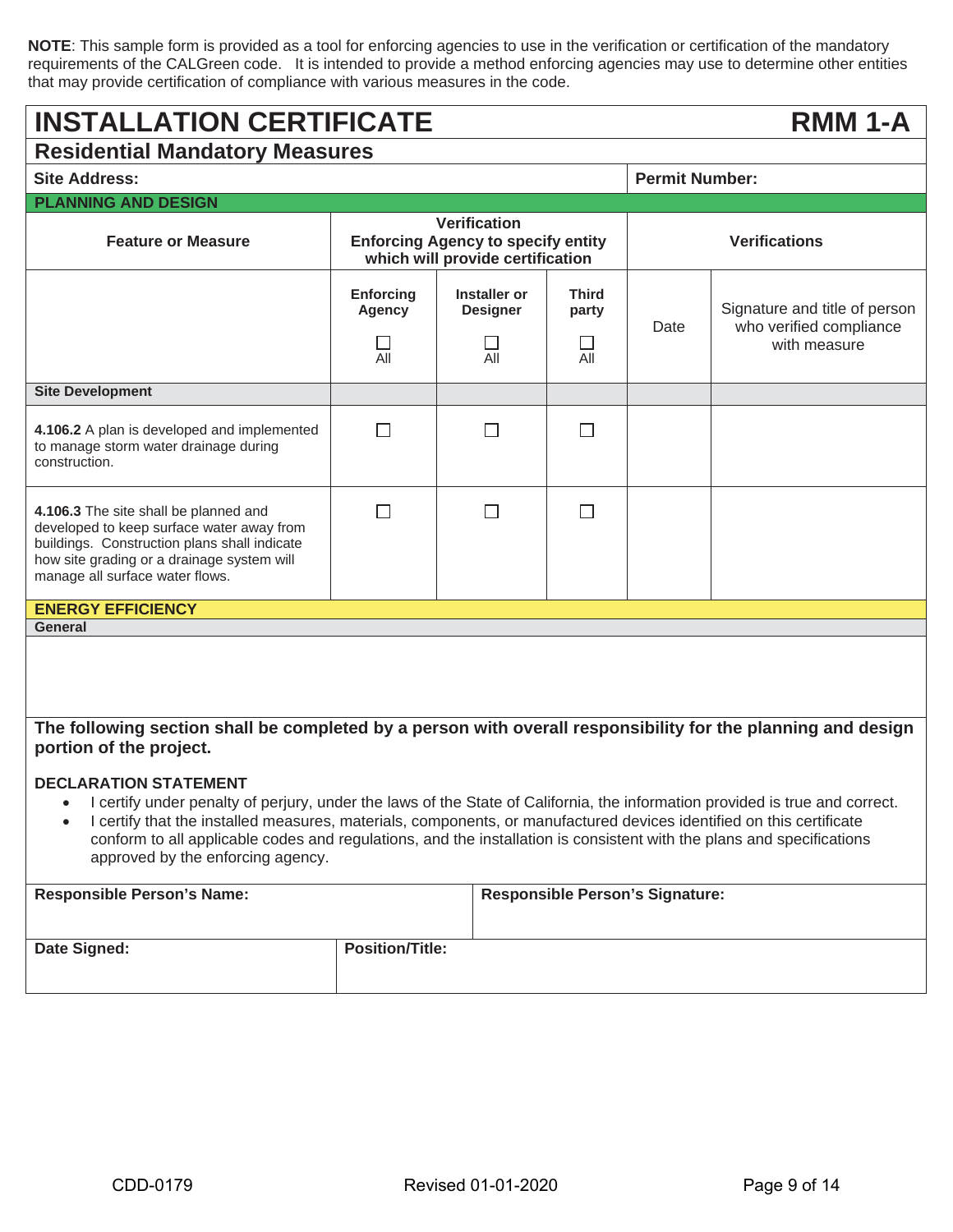# **INSTALLATION CERTIFICATE RMM 1-B**

### **Residential Mandatory Measures**

| <b>Site Address:</b>                                                                                                                                                                                                                                                                                                 |                                                                                                      |                                                          |                                         |      | <b>Permit Number:</b>                                                    |  |
|----------------------------------------------------------------------------------------------------------------------------------------------------------------------------------------------------------------------------------------------------------------------------------------------------------------------|------------------------------------------------------------------------------------------------------|----------------------------------------------------------|-----------------------------------------|------|--------------------------------------------------------------------------|--|
| <b>WATER EFFICIENCY AND CONSERVATION</b>                                                                                                                                                                                                                                                                             |                                                                                                      |                                                          |                                         |      |                                                                          |  |
| <b>Feature or Measure</b>                                                                                                                                                                                                                                                                                            | <b>Verification</b><br><b>Enforcing Agency to specify entity</b><br>which will provide certification |                                                          |                                         |      | <b>Verifications</b>                                                     |  |
|                                                                                                                                                                                                                                                                                                                      | <b>Enforcing</b><br>Agency<br>ΓI<br>All                                                              | <b>Installer or</b><br><b>Designer</b><br>$\perp$<br>All | <b>Third</b><br>party<br>$\perp$<br>All | Date | Signature and title of person<br>who verified compliance<br>with measure |  |
| <b>Indoor Water Use</b><br>4.303.1 Indoor plumbing fixtures shall<br>complywith all GPMs per this section.                                                                                                                                                                                                           | Required<br>01/01/2019                                                                               | П                                                        | $\Box$                                  |      |                                                                          |  |
| <b>Outdoor Water Use</b><br>4.304.1 Automatic irrigation systems installed<br>at the time of final inspection shall be<br>weather- or soil moisture-based.                                                                                                                                                           | П                                                                                                    | П                                                        | П                                       |      |                                                                          |  |
|                                                                                                                                                                                                                                                                                                                      |                                                                                                      |                                                          |                                         |      |                                                                          |  |
| The following section shall be completed by a person with overall responsibility for the planning and design<br>portion of the project.<br><b>DECLARATION STATEMENT</b><br>I certify under penalty of perjury, under the laws of the State of California, the information provided is true and correct.<br>$\bullet$ |                                                                                                      |                                                          |                                         |      |                                                                          |  |

• I certify that the installed measures, materials, components, or manufactured devices identified on this certificate conform to all applicable codes and regulations, and the installation is consistent with the plans and specifications approved by the enforcing agency.

| <b>Responsible Person's Name:</b> |                        | <b>Responsible Person's Signature:</b> |
|-----------------------------------|------------------------|----------------------------------------|
| Date Signed:                      | <b>Position/Title:</b> |                                        |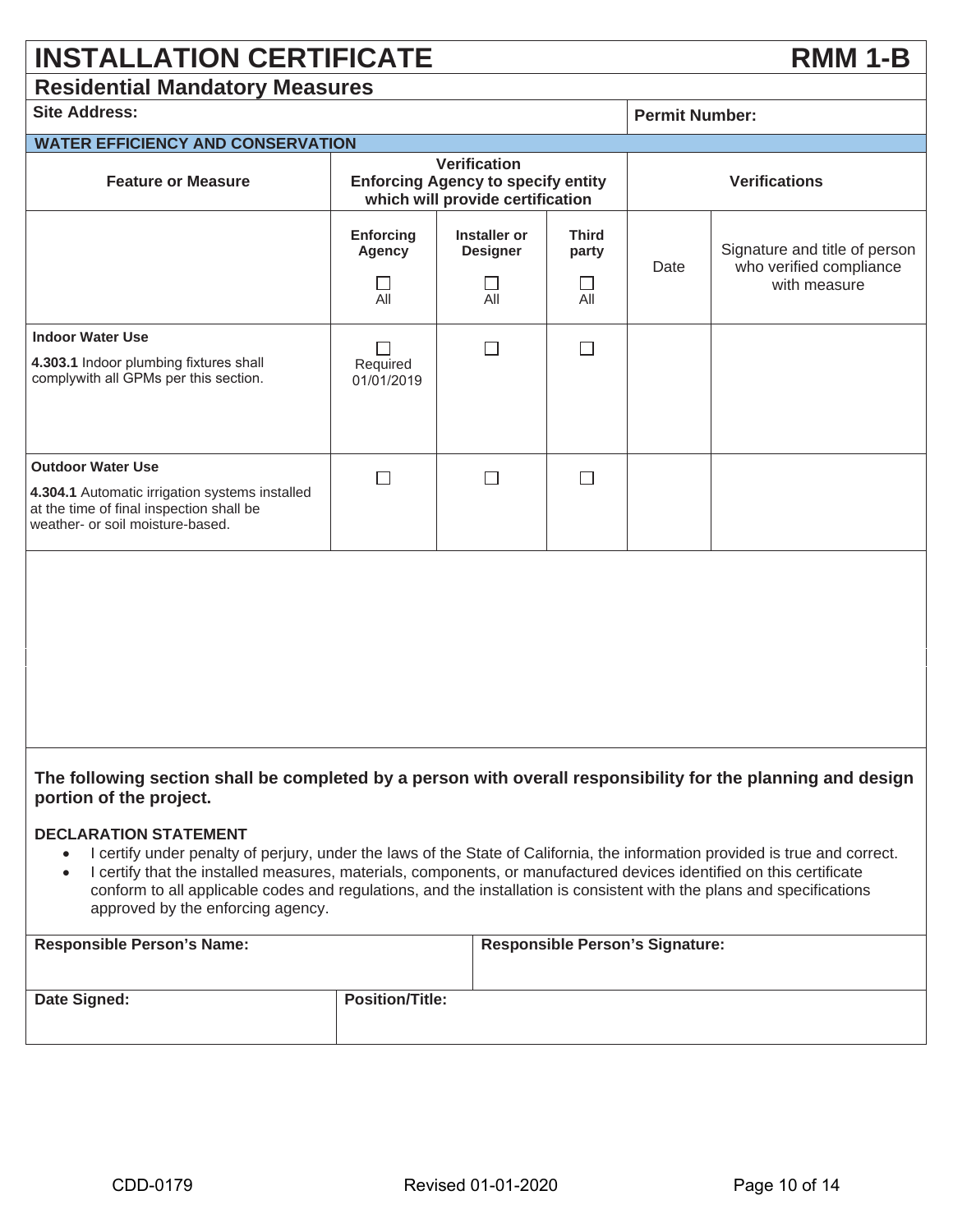| <b>INSTALLATION CERTIFICATE</b><br><b>RMM 1-C</b>    |                                                                  |                      |  |  |
|------------------------------------------------------|------------------------------------------------------------------|----------------------|--|--|
| <b>Residential Mandatory Measures</b>                |                                                                  |                      |  |  |
| <b>Site Address:</b>                                 | <b>Permit Number:</b>                                            |                      |  |  |
| <b>MATERIAL CONSERVATION AND RESOURCE EFFICIENCY</b> |                                                                  |                      |  |  |
| <b>Feature or Measure</b>                            | <b>Verification</b><br><b>Enforcing Agency to specify entity</b> | <b>Verifications</b> |  |  |

|                                                                                                                                                                                                                                                                                                         |                                          | which will provide certification                   |                                        |      |                                                                          |
|---------------------------------------------------------------------------------------------------------------------------------------------------------------------------------------------------------------------------------------------------------------------------------------------------------|------------------------------------------|----------------------------------------------------|----------------------------------------|------|--------------------------------------------------------------------------|
|                                                                                                                                                                                                                                                                                                         | <b>Enforcing</b><br><b>Agency</b><br>All | <b>Installer or</b><br><b>Designer</b><br>П<br>All | <b>Third</b><br>party<br>$\Box$<br>All | Date | Signature and title of person<br>who verified compliance<br>with measure |
| <b>Enhanced Durability and Reduced</b><br><b>Maintenance</b>                                                                                                                                                                                                                                            |                                          |                                                    |                                        |      |                                                                          |
| 4.406.1 Annular spaces around pipes,<br>electric cables, conduits, or other openings in<br>plates at exterior walls shall be protected<br>against the passage of rodents by closing<br>such openings with cement mortar, concrete<br>masonry or a similar method acceptable to the<br>enforcing agency. | П                                        | П                                                  | П                                      |      |                                                                          |
| <b>Construction Waste Reduction, Disposal</b><br>and Recycling                                                                                                                                                                                                                                          |                                          |                                                    |                                        |      |                                                                          |
| 4.408.1 A minimum of 65% of the<br>construction waste generated at the site is<br>diverted to recycle or salvage.                                                                                                                                                                                       | П                                        | П                                                  | П                                      |      |                                                                          |
| 4.408.2 Where a local jurisdiction does not<br>have a construction and demolition waste<br>management ordinance, a construction waste<br>management plan shall be submitted for<br>approval to the enforcing agency.                                                                                    | П                                        | П                                                  | $\Box$                                 |      |                                                                          |
| <b>Building Maintenance and Operation</b>                                                                                                                                                                                                                                                               |                                          |                                                    |                                        |      |                                                                          |
| 4.410.1 An operation and maintenance<br>manual shall be provided to the building<br>occupant or owner.                                                                                                                                                                                                  | M.                                       | П                                                  | □                                      |      |                                                                          |

### **The following section shall be completed by a person with overall responsibility for the planning and design portion of the project.**

#### **DECLARATION STATEMENT**

- x I certify under penalty of perjury, under the laws of the State of California, the information provided is true and correct.
- I certify that the installed measures, materials, components, or manufactured devices identified on this certificate conform to all applicable codes and regulations, and the installation is consistent with the plans and specifications approved by the enforcing agency.

| <b>Responsible Person's Name:</b> |                        | <b>Responsible Person's Signature:</b> |
|-----------------------------------|------------------------|----------------------------------------|
| Date Signed:                      | <b>Position/Title:</b> |                                        |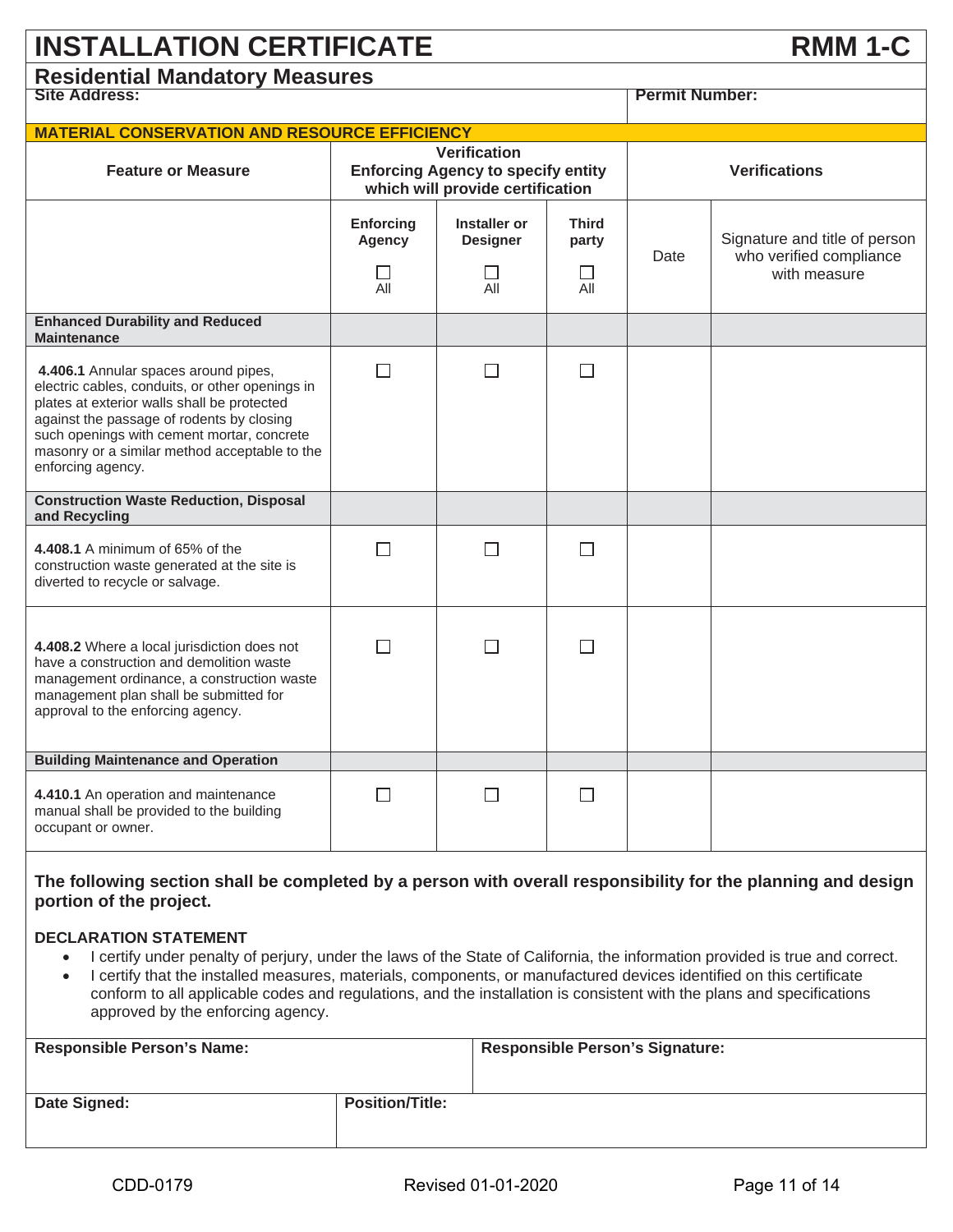# **INSTALLATION CERTIFICATE RMM 1-D**

## **Residential Mandatory Measures**

|  | <b>Site Address:</b> |
|--|----------------------|

| <b>ENVIRONMENTAL QUALITY</b>                                                                                                                                                                                                      |                                          |                                                                                                      |                              |                      |                                                                          |
|-----------------------------------------------------------------------------------------------------------------------------------------------------------------------------------------------------------------------------------|------------------------------------------|------------------------------------------------------------------------------------------------------|------------------------------|----------------------|--------------------------------------------------------------------------|
| <b>Feature or Measure</b>                                                                                                                                                                                                         |                                          | <b>Verification</b><br><b>Enforcing Agency to specify entity</b><br>which will provide certification |                              | <b>Verifications</b> |                                                                          |
|                                                                                                                                                                                                                                   | <b>Enforcing</b><br><b>Agency</b><br>All | <b>Installer or</b><br><b>Designer</b><br>All                                                        | <b>Third</b><br>party<br>All | Date                 | Signature and title of person<br>who verified compliance<br>with measure |
| <b>Fireplaces</b>                                                                                                                                                                                                                 |                                          |                                                                                                      |                              |                      |                                                                          |
| 4.503.1 Install only a direct-vent sealed-<br>combustion gas or sealed wood-burning<br>fireplace, or a sealed woodstove.                                                                                                          | <b>College</b>                           | $\mathcal{L}$                                                                                        |                              |                      |                                                                          |
| <b>Pollutant Control</b>                                                                                                                                                                                                          |                                          |                                                                                                      |                              |                      |                                                                          |
| 4.504.1 Duct openings and other related air<br>distribution component openings shall be<br>covered during construction.                                                                                                           | П                                        | $\mathsf{L}$                                                                                         | $\mathsf{L}$                 |                      |                                                                          |
| 4.504.2.1 Adhesives, sealants and caulks<br>shall be compliant with VOC and other toxic<br>compound limits.                                                                                                                       | $\Box$                                   | $\mathbf{I}$                                                                                         |                              |                      |                                                                          |
| 4.504.2.2 Paints, stains and other coatings<br>shall be compliant with VOC limits.                                                                                                                                                | $\vert \ \ \vert$                        | $\mathsf{L}$                                                                                         | $\Box$                       |                      |                                                                          |
| 4.504.2.3 Aerosol paints and coatings shall be<br>compliant with product-weighted MIR limits for<br>ROC and other toxic compounds.                                                                                                | $\Box$                                   | П                                                                                                    | $\overline{a}$               |                      |                                                                          |
| 4.504.2.4 Documentation shall be provided to<br>verify that compliant VOC limit finish materials<br>have been used.                                                                                                               | П                                        | П                                                                                                    | $\Box$                       |                      |                                                                          |
| 4.504.3 Carpet and carpet systems shall be<br>compliant with VOC limits.                                                                                                                                                          |                                          | $\overline{\phantom{a}}$                                                                             |                              |                      |                                                                          |
| 4.504.4 At least 80% of floor area receiving<br>resilient flooring shall be compliant with VOC<br>limits.                                                                                                                         | $\mathsf{L}$                             | $\Box$                                                                                               | $\Box$                       |                      |                                                                          |
| 4.504.5 Particleboard, medium density<br>fiberboard (MDF), and hardwood plywood<br>used in interior finish systems shall comply<br>with low formaldehyde emission standards.<br>See Section 4.504.5.1 regarding<br>documentation. | П                                        | $\mathsf{L}$                                                                                         | $\mathsf{L}$                 |                      |                                                                          |

**Permit Number:**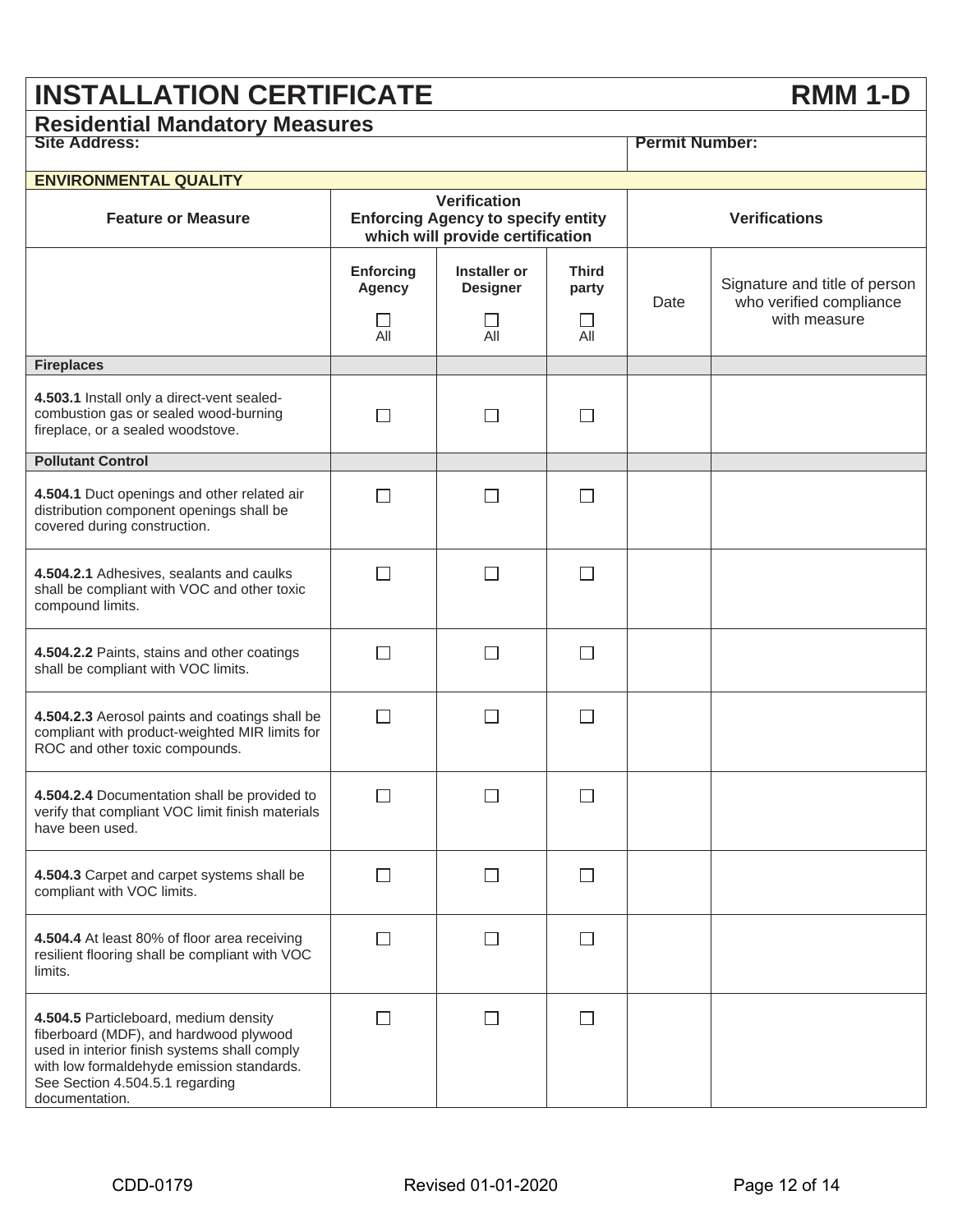# **INSTALLATION CERTIFICATE** RMM 1-D (cont.)

# **Residential Mandatory Measures**

| <b>ENVIRONMENTAL QUALITY (Continued)</b>                                                                         |                                                                                                      |                                 |                       |      |                                                                          |
|------------------------------------------------------------------------------------------------------------------|------------------------------------------------------------------------------------------------------|---------------------------------|-----------------------|------|--------------------------------------------------------------------------|
| <b>Feature or Measure</b>                                                                                        | <b>Verification</b><br><b>Enforcing Agency to specify entity</b><br>which will provide certification |                                 |                       |      | <b>Verifications</b>                                                     |
|                                                                                                                  | <b>Enforcing</b><br><b>Agency</b>                                                                    | Installer or<br><b>Designer</b> | <b>Third</b><br>party | Date | Signature and title of person<br>who verified compliance<br>with measure |
|                                                                                                                  | All                                                                                                  | $\mathsf{L}$<br>All             | ΙI<br>All             |      |                                                                          |
| <b>Interior Moisture Control</b>                                                                                 |                                                                                                      |                                 |                       |      |                                                                          |
| 4.505.2 Vapor retarder and capillary break is<br>installed at slab-on-grade foundations.                         | $\blacksquare$                                                                                       | $\Box$                          | $\blacksquare$        |      |                                                                          |
| 4.505.3 Moisture content of building materials<br>used in wall and floor framing is checked<br>before enclosure. | П                                                                                                    | П                               | □                     |      |                                                                          |
| <b>Indoor Air Quality and Exhaust</b>                                                                            |                                                                                                      |                                 |                       |      |                                                                          |
| 4.506.1 Exhaust fans which terminate outside<br>the building are provided in every bathroom.                     | $\Box$                                                                                               | $\Box$                          | $\Box$                |      |                                                                          |
| <b>Environmental Comfort</b>                                                                                     |                                                                                                      |                                 |                       |      |                                                                          |
| 4.507.2. Duct systems are sized, designed,<br>and equipment is selected using the following<br>methods:          | П                                                                                                    | П                               | □                     |      |                                                                          |
| 1. Establish heat loss and heat gain values                                                                      |                                                                                                      |                                 |                       |      |                                                                          |
| according to ANSI/ACCA 2 Manual J or<br>equivalent.                                                              |                                                                                                      |                                 |                       |      |                                                                          |
| 2. Size duct systems according to                                                                                |                                                                                                      |                                 |                       |      |                                                                          |
| ANSI/ACCA 1 Manual D or<br>equivalent.                                                                           |                                                                                                      |                                 |                       |      |                                                                          |
| 3. Select heating and cooling equipment<br>according to ANSI/ACCA 3 Manual S or<br>equivalent.                   |                                                                                                      |                                 |                       |      |                                                                          |

#### **The following section shall be completed by a person with overall responsibility for the planning and design portion of the project.**

#### **DECLARATION STATEMENT**

- x I certify under penalty of perjury, under the laws of the State of California, the information provided is true and correct.
- I certify that the installed measures, materials, components, or manufactured devices identified on this certificate conform to all applicable codes and regulations, and the installation is consistent with the plans and specifications approved by the enforcing agency.

| <b>Responsible Person's Name:</b> |                       | <b>Responsible Person's Signature:</b> |
|-----------------------------------|-----------------------|----------------------------------------|
| Date Signed:                      | <b>Position/Title</b> |                                        |

**Site Address: Permit Number:**